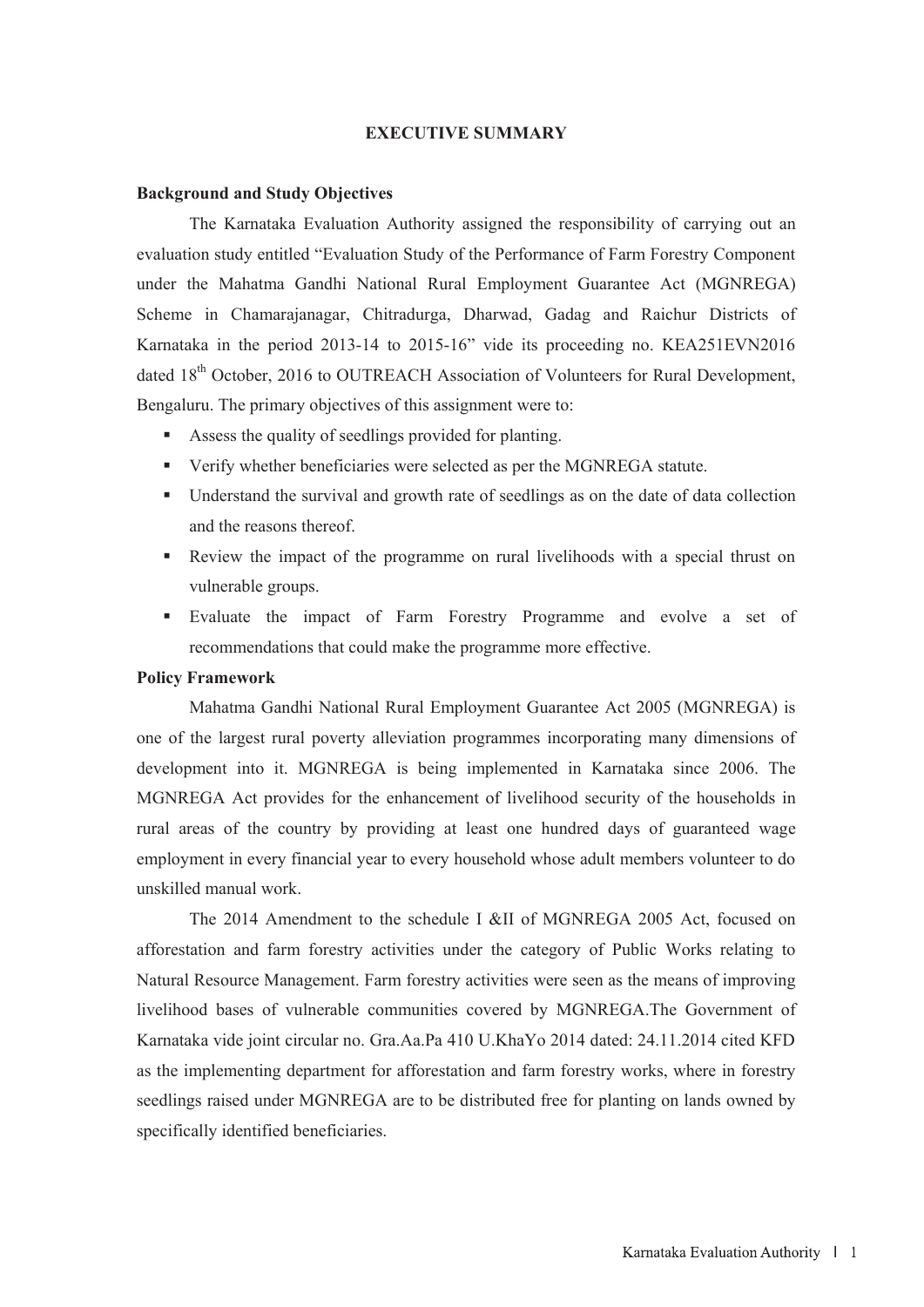#### **Methodology**

The study was carried out in 5 Districts of Karnataka and the study universe consisted of 14949 beneficiaries in these 5 districts who had received 33.021 lakh seedlings from forest nurseries during the review period as indicated in the TOR. As per the TOR "the size of the sample is fixed at 10 per cent of all beneficiaries in each district and year, with the rider that if/after the data needed to answer evaluation question A is available, 10 per cent of the beneficiaries in each of the 11 categories (the clearly ineligible will not be covered in the sample at all) will be selected to form the meta 10 per cent sample of the district in each year. Selection of sample beneficiaries was done by using the simple random sample method. However, in the case of Raichur district, since the population of beneficiaries in 2015-16 was 47, which is too small, no sampling will be resorted to" (pp.27-28).

As indicated in the ToR 'In accordance with paragraph 5 of MGNREGA cited above, forestry seedlings raised under MGNREGA scheme were formally permitted, vide joint circular no. Gra.Aa.Pa 410 U.Kha Yo 2014 dated: 24.11.2014 of the Forest Department and Rural Development Commissionerate, to be distributed free of cost to be planted in the lands owned by the following types of beneficiaries **a.** Scheduled Castes, **b.** Scheduled Tribes, **c.** Nomadic Tribes, **d.** De-notified Tribes, **e.** Other Families Below Poverty Line (BPL), **f.** Women-headed households, **g.** Physically handicapped households, **h.** Beneficiaries of land reforms, **i.** Beneficiaries of Indira Awaas Yojana, **j.** Beneficiaries under the scheduled Tribes and other Traditional Forest Dwellers (Recognition of Forest Rights) Act, 2006, and, **k.** after exhausting all the above eligible beneficiaries, on lands of the small or marginal farmers as defined in the Agriculture Debt Waiver and Debt Relief Scheme, 2008, subject to the condition that such households have a MGNERGA job card with at least one member willing to work on the project (planting of seedlings in their lands) or homesteads' (p 24).

As per the TOR the research team accessed the list of beneficiaries from the Deputy Conservator of Forests, Social Forestry of the concerned districts (ToR pp 28-29). Once the base line data on all the beneficiaries was gathered, the research team realized that the data for many talukas across all the 5 districts did not contain information on all the 10 eligible categories from which beneficiaries had to be chosen. The source data for identification of beneficiaries showed three categories namely 'Scheduled Castes', 'Scheduled Tribes' and 'Others' (A term used by KFD covering Small/Marginal farmers belonging to different caste groups) in all the districts. Thirteen (13) BPL families listed in Chamarajanagar, five hundred and thirty three (533) in Gadag and two (2) in Raichur districts; five (5) Women Headed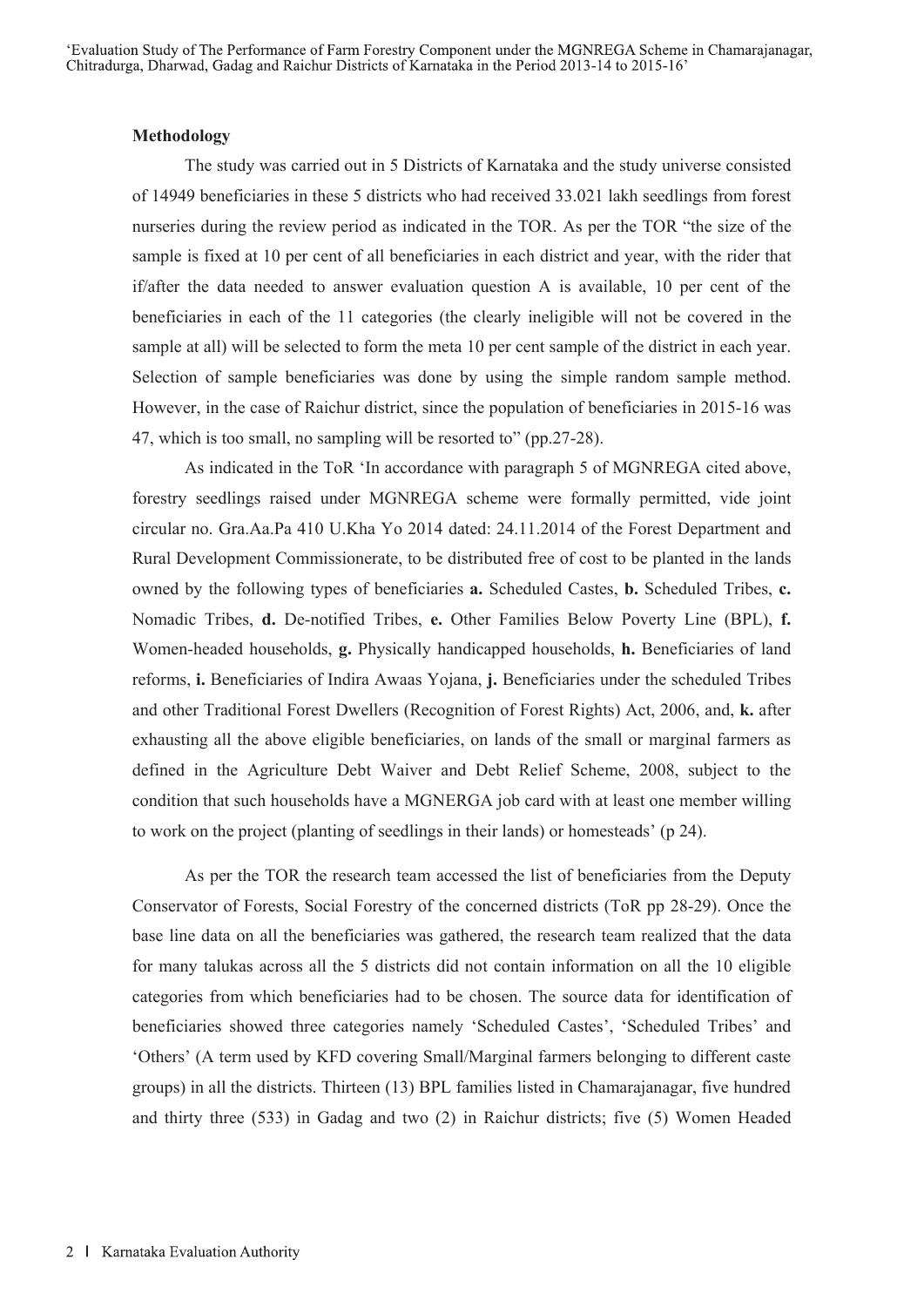**EXECUTIVE SUMMARY** 

Households in Gadag district; one (1) beneficiary under Indira Awaas Yojana in Raichur district; one (1) beneficiary under the Small/Marginal farmer category and one (1) Physically Handicapped beneficiary in Chitadurga district have been included in the study universe. A 10 percent sample of Scheduled Caste, Scheduled Tribes, category 'Others' and BPL families in Gadag district was chosen. All the 13 and 2 BPL beneficiaries in Chamrajanagar and Raichur districts respectively, 5 WHH benefiaciaries in Gadag district, 1 each in IAY in Raichur district and PH and S/MF categories in Chitradurga district have been covered as their numbers were too small. In selecting a beneficiary, it has been ensured that his/her name was shown in the beneficiary list.

The primary data for the study have been generated with the help of an interview schedule which was constructed by keeping the evaluation questions in frame. The field investigators personally met all the beneficiaries in the course of interviews. Focus group discussions were also conducted with the participation of both representatives of KFD and community members. The data have been analysed district wise and year wise and presented in the form of tables and diagrams.

### **Major Findings of the Study**

- Of all the beneficiaries covered by the study in the 5 districts in each of the years, i.e. 2013-14, 2014-15, 2015-16 the majority belong to the category 'others'. This is primarily because categories such as 'BPL families' (except in Gadag district), 'Women Headed Households', 'Beneficiareis under Indira Awaas Yojana' have hardly been represented in the list of beneficiaries procured from the DCFs, Social Forestry in the 5 districts. Categories such as 'Nomadic and Denotified Tribes', 'Beneficiaries of Land Reforms', 'Beneficiaries under the Scheduled Tribes and other Traditional Forest Dewellers Act 2006' are not at all represented in the list of beneficiaires.
- 70 percent of the beneficiaries in the study sample possessed job cards and of the total seedligs distributed in the 5 districts, those with job cards received 69.42 percent of the seedlings.
- For the purpose of identifying beneficiaries, in the maximum number of cases RTCs were used as the base. The other documents used for verification were voter ID, job card, Aadhar card, ration card and driving license (in that order).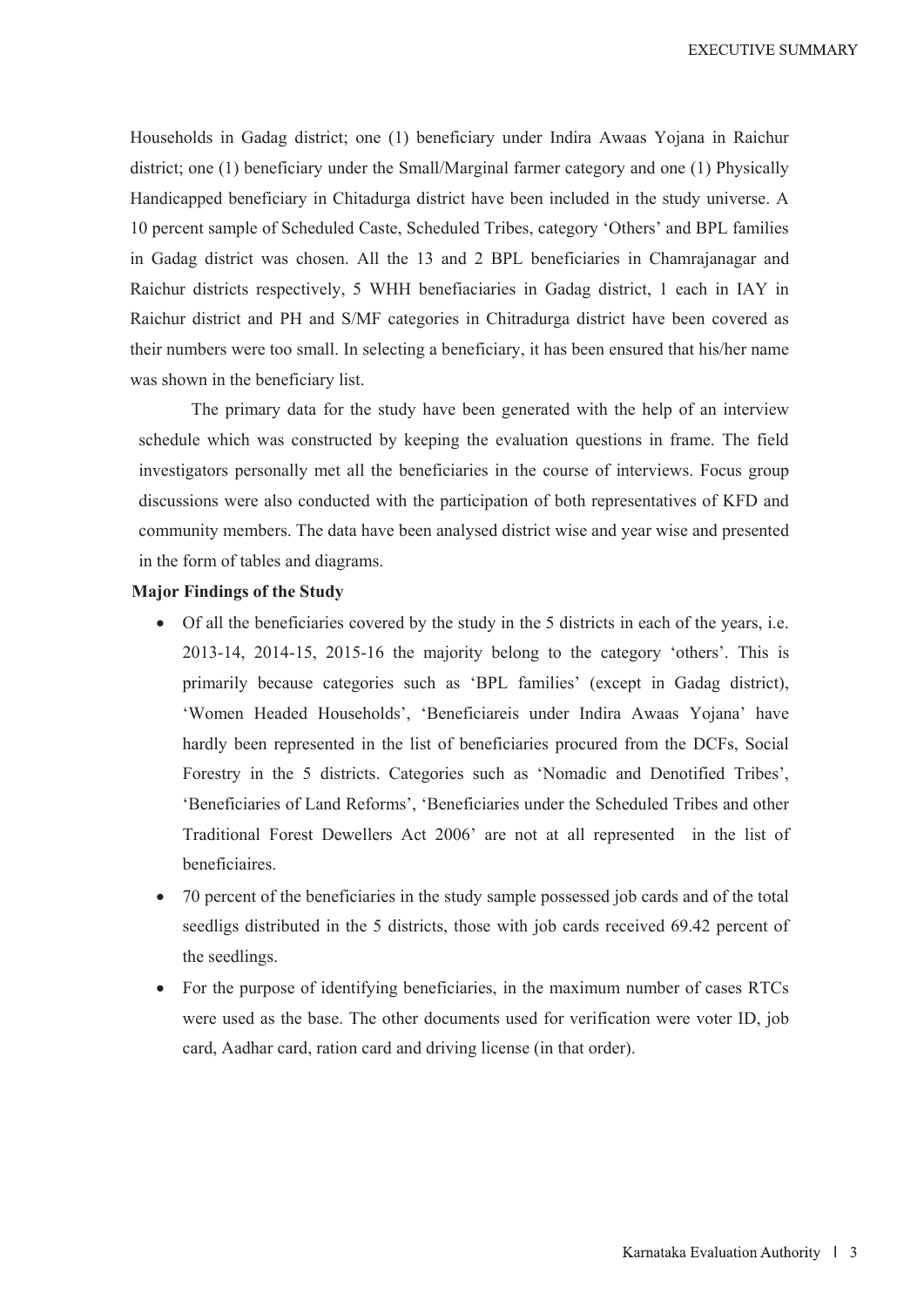- 70 percent of all the beneficiaries under study had a job card. In the category 'others' nearly 68 percent possessed job card but only 52 percent reported that they had produced the job card for verification.
- Men constitute the single largest majority among the beneficiaries, their proportion being 87 percent.
- On the quality of the seedlings, the perception of the majority of the beneficiaries was that, it was 'good' (59 percent). The remaining 41 percent said that it was 'moderate'.
- In each of the 5 districts and during all the three years all the beneficiaries have received 'revenue yielding' seedlings. In addition 8 percent have received 'fruit yielding' species.
- There was a reduction in the supply of seedlings of revenue yielding variety in Chitradurga, Dharwad and Gadag districts. In Chmarajanagar and Raichur districts the demand for the revenue yielding variety was higher. The supply of fruit yielding variety of seedlings showed an increase in all the four districts except in Dharwad.
- All the seedlings considered for evaluation were distributed to beneficiaries from forest nurseries in the respective regions only.
- Of all the seedlings distributed to the beneficiaries for planting, all were planted in the lands belonging to beneficiaries.
- Of the seedlings distributed and actually planted in the beneficiary's land, where only seedlings were distributed, 10 percent, 24 percent, 52 percent, 47 percent and 11 percent of the seedlings were surviving and healthy in Chamarajanagar, Chitradurga, Dharwad, Gadag and Raichur districts respectively. In the barely surviving categories 0.24 percent, 4 percent, 11 percent and 0.69 percent were seen in Chitraduraga, Dharwad, Gadag and Raichur districts respectively.
- For all the 5 districts put together, of the total seedlings distributed 34 percent were 'surviving and healthy', 4 percent of the seedlings are 'barely surviving but existing'. Whereas 62 of the seedlings were dead.
- As many as 90 percent in Chamarajanagar district, 75 percent in Chitradurga district, 44 percent in Dharwad, 42 percent in Gadag, and 87 percent of the seedlings in Raichur district were dead.
- The most important reason cited by both KFD sources and beneficiaries for the low survival rate in all the five districts is scanty rainfall. The fact that these districts have been experiencing drought is in itself the primary cause for the death of seedlings.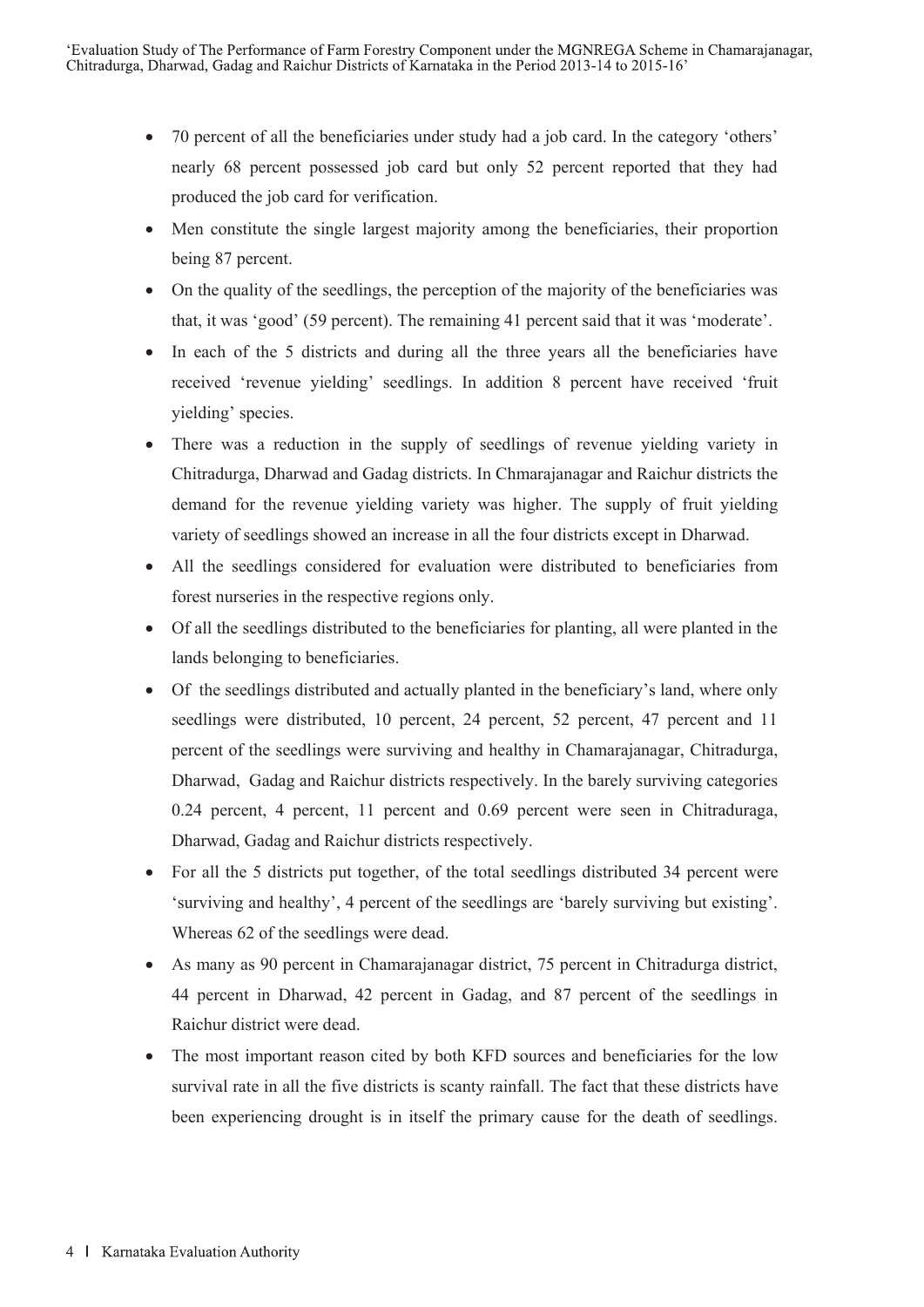**EXECUTIVE SUMMARY** 

The other reasons cited for low survival rate are excessive dependence on rainfed agriculture, subsidiary importance given by farmers to farm forestry activities, neglect of farm forestry seedlings by farmers because of migration and other economic hardships and excessive grazing by live stock.

- In Chamarajanagar district 95 percent, Chitradurga 7 percent, Gadag 55 percent and Raichur 37 percent of the beneficiaries got the cost of pitting and planting. In Dharwad not a single beneficiary had received wages for pitting and planting.
- There is no significant relationship between payment of pitting and planting charges and survival rate of seedlings. This is corroborated by the fact that in Chamarajanagar district where 95 percent of the beneficiaries had been paid pitting and planting costs 90 percent of the seedlings were dead. In Dharwad district where not a single beneficiary had received wages for pitting and planting 52 percent of the seedlings were surviving and healthy.
- Not a single beneficiary in the study sample has received maintenance costs.
- The computation of the survival percentage of the seedlings planted in beneficiaries' land, district wise and year wise shows that Chamarajanagar district for the year 2013- 14 records a survival rate of 23 percent and for the years 2014-15 and 2015-16 it was 14 and 2 percent respectively. The forest officials and the beneficiaries noted that inadequate rainfall was the major reason for loss of seedlings. The farmers noted that providing water to the primary crop and for their personal use was more important than watering the seedlings procured under the farm forestry programme. In Chitradurga for the year 2013-14 the survival percentage was 16 per cent, followed by 36 in the year 2014-15 and 30 in the year 2015-16. In Dharwad district survival percentages for 2013-14, 2014-15 and 2015-16 were 52, 54 and 52 respectively. In Gadag the figures were 44 percent in 2014-15 and 50 percent in 2015-16. Raichur district recorded 07 percent in the year 2013-14 and 09 and 14 percent respectively in the consecutive years.
- Since the farm forestry programme under MGNREGA was introduced only in the year 2013-14 it is too early to assess its impact on enhancing the livelihood bases of beneficiaries.
- The Farm Forestry programme under MRNREGA is expected to address the issue of obtaining long term returns from trees sold as timber and also providing immediate financial support through payment of wages for pitting and planting. The study data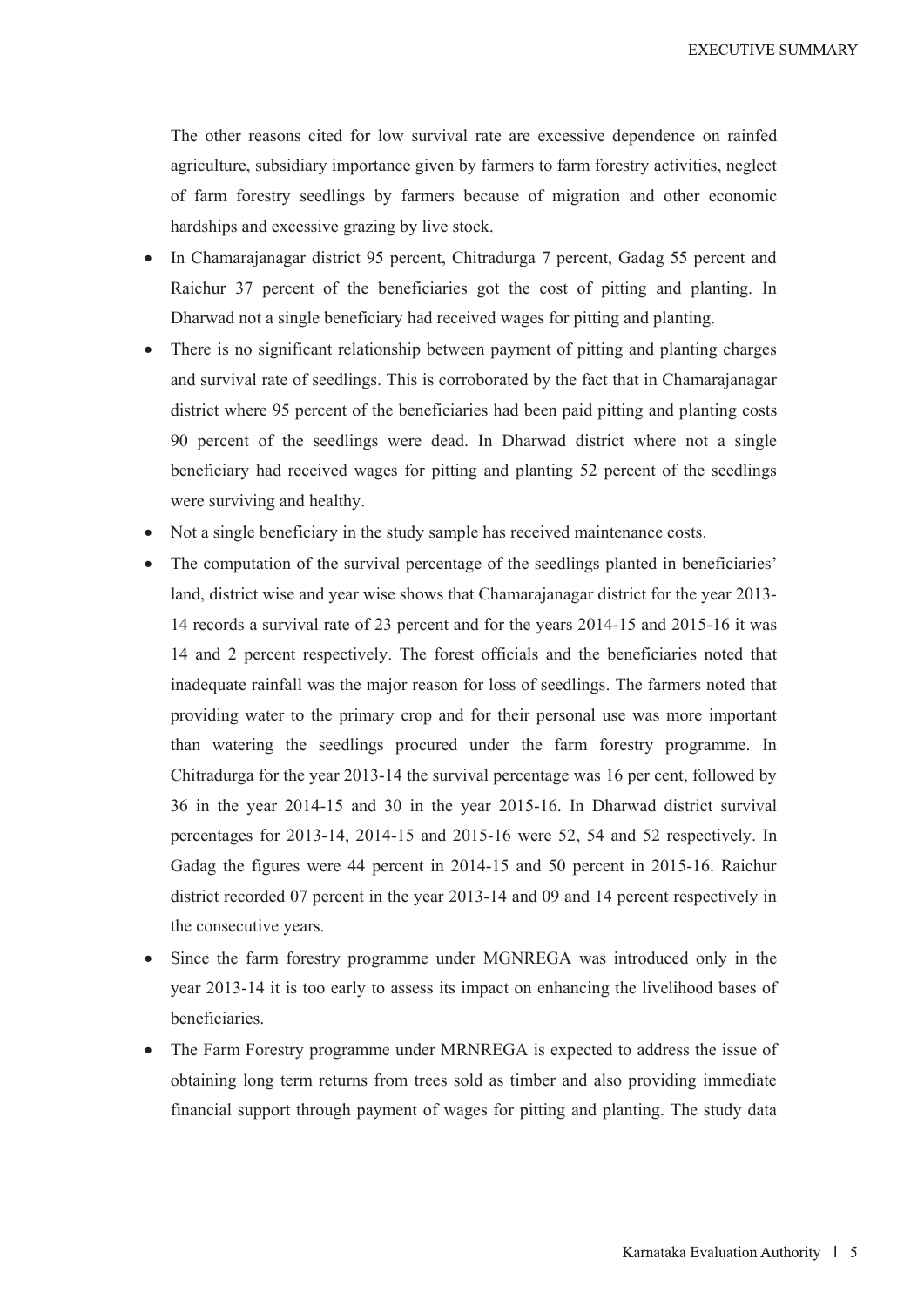however show that not a single person got maintenance cost whereas nearly 53 percent who did the pitting and planting work themselves did not receive the payment for pitting and planting. Thus the programme has a long way to go in addressing livelihood issues of the rural poor.

## **Recommendations**

Based on the inputs from the study data and interactions with different stakeholders of the farm forestry programme the following recommendations are made for making farm forestry programme under MGNREGA a more effective and inclusive:

- It must be ensured that all records of the KFD that document the list of beneficiaries must include beneficiaries of all categories identified by the MGNREGA statutes. The list also must contain information on the number and type of seedlings provided to each beneficiary and records verified at the time of distributing the seedlings.
- Selection of beneficiaries without verifying eligibility criteria and category specifically laid down by the MGNREGA guidelines must be discontinued.
- Conscious efforts must be made to disseminate information on the farm forestry programme and its benefits to different groups through media, written sources and weekly farmers' markets so that people from all the categories mentioned in the statute would come forward to access the programme.
- Seedlings must be supplied in locations close to planting sites or at the village weekly market place. The beneficiaries have indicated that payment of transportation charges turn out to be an additional burden on them. If KFD could arrange to identify and notify distribution points for a cluster of villages and give wide publicity to the date and timing of the distribution, the survival rate of seedlings would definitely improve.
- The beneficiaries must be helped to ensure that seedlings are planted with early monsoon, so that plantations get enough back up showers and show good growth.
- As the programme in its present form is not so successful, it is necessary to provide technical guidance by providing at least 1 extension motivator for 5 villages.
- The after care of the planted seedlings and its protection is the key to success. It is important to provide information to farmers on innovative water conservation methods such as check dams, water soak pits and trench bunds, to name a few.
- Additional ground level staff for monitoring farm forestry activities must be appointed in KFD.